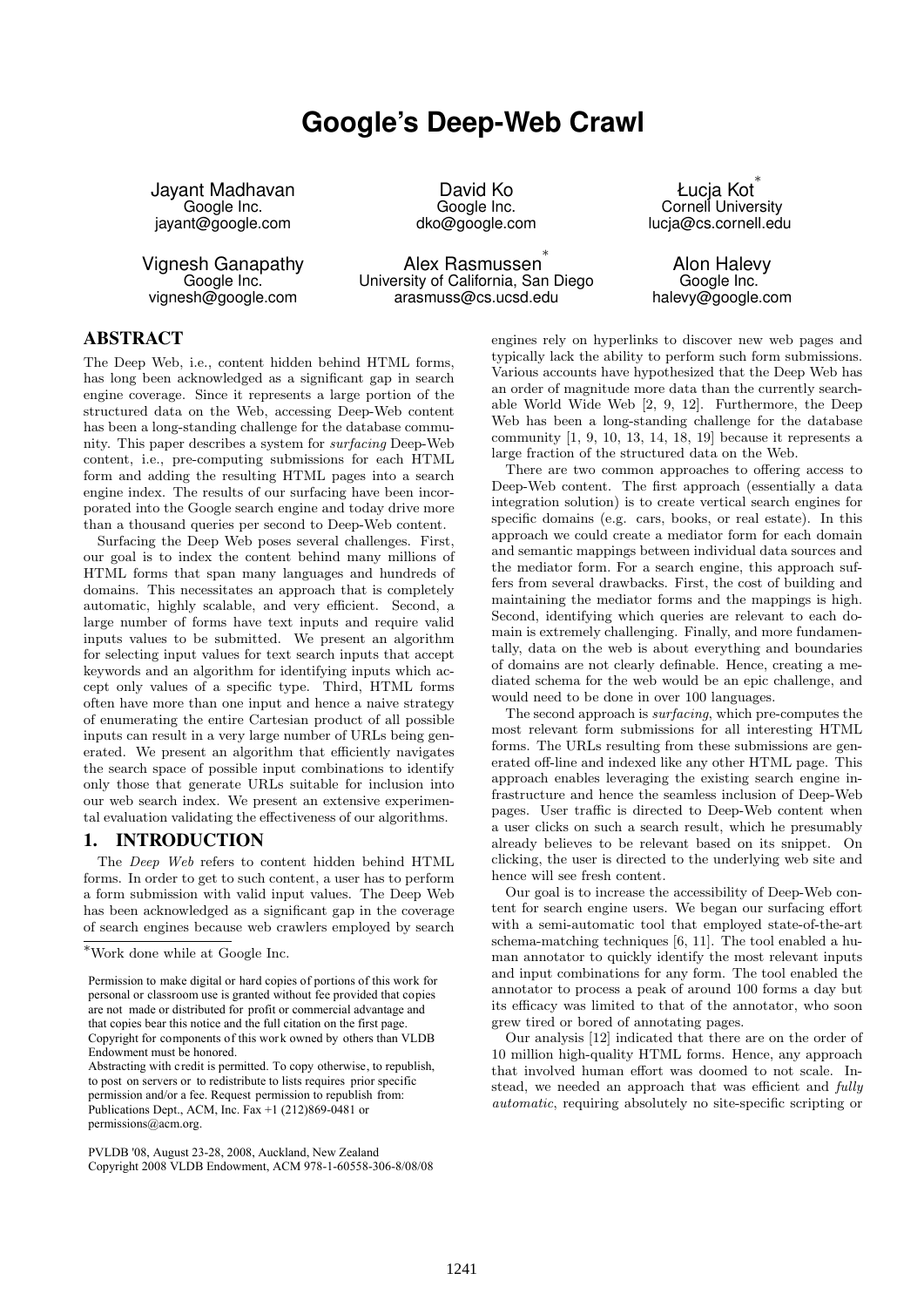analysis. This places restrictions on the techniques that we can employ and also sets us apart from prior work such as [1, 13, 18] that have proposed techniques with the objective of maximizing coverage on specific sites. In fact, we discovered that the potential impact of Deep-Web surfacing on Google.com queries was more dependent on the number of sites we surfaced, i.e., our coverage of the Deep Web at large, rather than our coverage on specific sites. We found that the top 10, 000 forms (ordered by their measured impact on search engine queries) accounted for only 50% of Deep-Web results on Google.com, while even the top 100, 000 forms only accounted for 85%. This observation justifies our focus on surfacing as many sites as possible.

This paper describes the algorithms we developed to surface the Deep Web at scale. The techniques we describe have surfaced several million forms that span 45 languages and hundreds of domains. Currently, the surfaced content appears in the first 10 results on Google.com for over 1000 queries per second. Our impact on search traffic provides a concrete validation of the potential of the Deep Web and crystallizes some future directions in this field.

The surfacing problem consists of two main challenges: to decide which form inputs to fill when submitting queries to a form and to find appropriate values to fill in these inputs. HTML forms typically have more than one input and hence a naive strategy of enumerating the entire Cartesian product of all possible inputs can result in a very large number of URLs being generated. Crawling too many URLs will drain the resources of a web crawler preventing the good URLs from getting crawled, and posing an unreasonable load on web servers hosting the HTML forms. Furthermore, when the Cartesian product is very large, it is likely that a large number of the result pages are empty and hence useless from an indexing standpoint. As an example, a particular search form on cars.com has 5 inputs and a Cartesian product yields over 240 million URLs, though there are only 650,000 cars on sale [5].

Our first contribution is the informativeness test that we use to evaluate query templates, i.e., combinations of form inputs. For any template, we probe the form with different sets of values for the inputs in the template, and check whether the HTML pages we obtain are sufficiently distinct from each other. Templates that generate distinct pages are deemed good candidates for surfacing.

Our second contribution is an algorithm that efficiently traverses the space of query templates to identify those suitable for surfacing. The algorithm balances the trade-off between trying to generate fewer URLs and trying to achieve high coverage of the site's content. To the best of our knowledge, ours is the first work that addresses the specific problem of identifying input combinations for forms with multiple inputs. Most prior work has focused on single input forms or assumed naive strategies. We experimentally show that on average we surface only a few hundred URLs per form, while achieving good coverage.

Our third contribution is an algorithm for predicting appropriate input values for text boxes. First, we show how we can extend previous algorithms [1, 13] for selecting keywords for text inputs. Second, we observe that there are a small number of data types (e.g., zip codes, prices, dates) that are extremely common in web forms across many domains. Hence, investing special efforts to automatically recognize inputs of those types yields significant benefit. Here too,

```
<form action="http://jobs.com/find" method="get">
 <input type="hidden" name="src" value="hp">
 Keywords: <input type="text" name="kw">
 State: <select name="st"> <option value="Any"/>
   <option value="AK"/> ... </select>
 Sort By: <select name="sort"> <option value="salary"/>
   <option value="startdate"/> ... </select>
 <input type="submit" name="s" value="go">
</form>
```
#### Figure 1: HTML form to search for jobs by keywords and state code. The results can be sorted in different ways.

we show that we can leverage the informativeness test to recognize such typed boxes effectively. Our textbox-filling algorithm tries to identify one of these specific types and applies a generic keyword extraction algorithm if the type cannot be determined.

The rest of the paper is organized as follows: Section 2 describes the basics of HTML form processing, and Section 3 formally describes the problem of Deep-Web surfacing. In Section 4, we describe the informativeness test and how we identify the informative query templates within any form. In Section 5, we describe algorithms that predict values to fill into text inputs. We describe related work in Section 6 and conclude in Section 7.

## 2. HTML FORM PROCESSING

An HTML form is defined within a form tag (example in Figure 1). The action identifies the server that will perform the query processing in response to the form submission. Forms can have several input controls, each defined by an input tag. Input controls can be of a number of types, the prominent ones being text boxes, select menus (defined in a separate select tag), check boxes, radio buttons, and submit buttons. Each input has a name which is typically not the name that the user sees on the HTML page. Users select input values either by entering arbitrary keywords into text boxes or by selecting from pre-defined options in select menus, check boxes and radio buttons. In addition, there are hidden inputs whose values are fixed and are not visible to users interacting with the form. These are used to provide the server additional context about the form submission (e.g., the specific site from which it came). In this paper we focus on the select menus and text boxes in a form. Check boxes and radio buttons can be treated in the same way as select menus.

When a form is submitted, the web browser sends an HTTP request with the inputs and their values to the server using one of two methods: get or post. With get, the parameters are appended to the action and included as part of the URL in the HTTP request (e.g., http://jobs.com/find? src=hp&kw=chef&st=Any&sort=salary&s=go in Figure 1). With post, the parameters are sent in the body of the HTTP request and the URL is simply the action (e.g., http://jobs. com/find in Figure 1). Hence, the URLs obtained from forms that use get are unique (and dependent on submitted values), while the ones obtained with post are not.

Since search engines identify web pages based on their URLs, the result pages from a post are indistinguishable and hence not directly indexable. Further, as per the HTML specification, post forms are to be used whenever submission of the form results in state changes or side-effects (e.g. for shopping carts, travel reservations, and logins). For these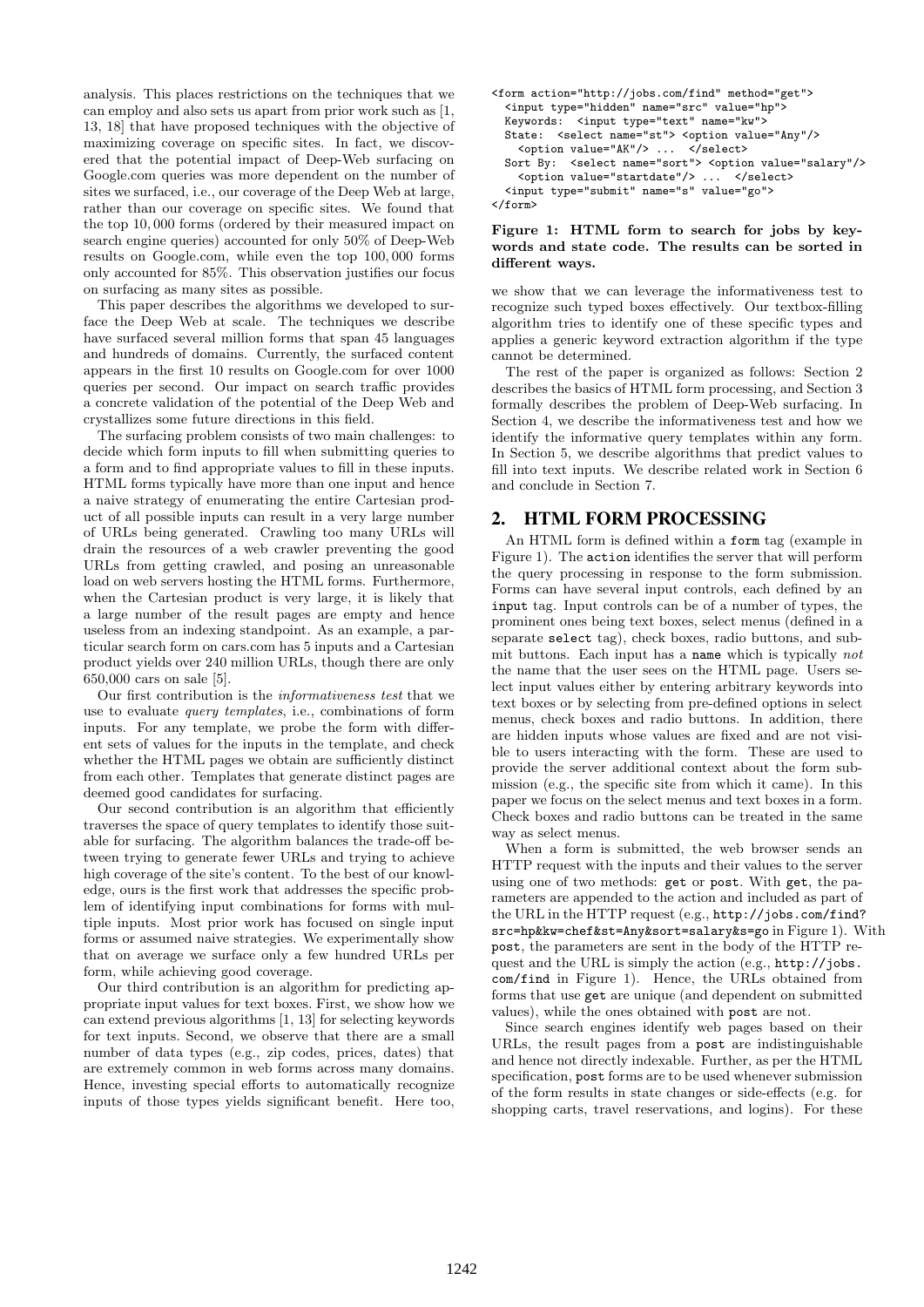reasons, we restrict our attention in this paper to get forms that tend to produce content suitable for indexing.

We ignore forms that require any kind of personal information by filtering away forms with password inputs and any keywords typically associated with personal information, e.g., username, login, etc. We ignore textarea inputs that are typically used with feedback inputs, e.g., comment submission forms on forums.

Finally, we note that handling Javascript events is beyond the scope of this paper. Forms and inputs can have onselect, onclick, and onsubmit attributes where arbitrary Javascript code can be included. Handling these events involves simulating Javascript execution on all possible events. However, given an efficient Javascript simulator, our algorithms will be able to handle such forms as well.

Apart from the above restrictions, our work considers all forms found in the Google index. We note that the Deep Web spans all conceivable domains from product listing and review sites, non-profit, public-sector and government sites, community and social forums, to very eclectic hobby sites.

## 3. THE SURFACING PROBLEM

We define the problem of Deep-Web surfacing in terms of choosing a set of queries to submit to the form. We then discuss possible objective functions for the selecting the best surfacing strategy.

## 3.1 Surfacing as Query Evaluations

Form inputs: Formally, we model the content behind a web form as a database  $D$  with a single table of  $m$  attributes. We model the web form  $f_D$  that is used to query  $D$  as having n inputs,  $X_1, \ldots, X_n$ . A form submission takes values for each of the inputs and returns a subset of the records in D. As we explain below, some of the challenges in surfacing arise because some of the properties of the inputs are not known to the system a priori.

There are two kinds of inputs. First, there are selection inputs that impose selection conditions on the attributes in D, e.g., kw, st in Figure 1. The values for selection inputs can either be drawn from a pre-defined list (through a select menu) or entered into a text input. Text inputs may only accept values of a particular type, but in general that type is unknown to us. Selection inputs can often be assigned a wild card value that matches all the records in the database. For select menus, the wild card has to be one of the menu's options, e.g., the input state has the value Any. For text inputs, the wild card is the empty string.

Second, there are presentation inputs that only control presentation aspects of the results, such as the sort order or HTML layout, e.g. sort in Figure 1. Distinguishing between selection and presentation inputs is one of the challenges that we face.

Some inputs in the form may be required. Here too, we cannot assume a priori knowledge of the required inputs, because the web site might always return some HTML page.

Formally, the query posed by filling values for the inputs is select  $*$  from D where P, where P are the selection predicates expressed by the selection inputs.

Query templates and form submissions: The problem of surfacing is fundamentally a problem of selecting a good set of form submissions. In order to reason about collections of submissions, we define the notion of query templates, which are similar in spirit to binding patterns [15]. A query

template designates a subset of the inputs of  $f<sub>D</sub>$  as binding inputs and the rest as free inputs. Multiple form submissions can be generated by assigning different values to the binding inputs. Thinking in terms of SQL queries, the query template concisely represents all queries of the form select \* from D where  $P_B$ , where  $P_B$  includes only the selection predicates imposed by the binding inputs in the form. The number of binding inputs is the *dimension* of a template.

Note that, in practice, values have to be assigned to the free inputs in a template in order to generate valid form submissions. Ideally, we would like these values not to add any additional selection condition to SQL queries for the template. For text inputs, we can assign the empty string, while for select menus, we assign the default value of the menu in the hope that it is a wild card value. We note that, in the interest of easing the interaction burden on their users, forms typically support wild card values for most, if not all, of their inputs.

We can now divide the problem of surfacing a Deep-Web site into two sub-problems:

- 1. Selecting an appropriate set of query templates, and
- 2. Selecting appropriate input values for the binding inputs, i.e. instantiating the query template with actual values. For a select menu, we use all values in the menu, but for a text input, the values have to be predicted and we cannot assume a priori knowledge of the domains of the values to be considered.

We assume that the set of values with which an input is instantiated is the same for all templates in which the input is binding. However, in practice some inputs may be correlated. For example, the values for one input (e.g., cityName) may be dependent on the value chosen for another input (e.g., state), or multiple inputs (e.g., salaryMax and salaryMin) might restrict the same underlying attribute. Identifying and leveraging such correlations is a subject of ongoing work and is beyond the scope of this paper.

## 3.2 Objective

The goal in most prior work has been to extract content from specific sites and hence the objective is to maximize the coverage of the underlying database, i.e. the total number of records retrieved, while bounding the total number of form submissions. Our goal is to drive traffic from a general purpose search engine to as much of the Deep Web as possible while limiting the load on both the target sites and our web crawler. We therefore share the goals of achieving good coverage on individual sites while limiting the number of submissions. However, we must address several other considerations as well.

We would like to cover as many distinct Deep-Web sites as possible. Specially, this means that we are willing to tradeoff coverage of individual sites in the interest of coverage of the entire Deep Web. There are several practical reasons for doing so.

First, while the size of the main index of a search engine is quite large, it is still not nearly enough to store all the pages that can be possibly be extracted from the Deep Web. Of course, the Deep Web is only one of several feeds into the index; this further constrains the number of Deep-Web pages we can store. Since the over-arching goal of a search engine is to direct users to relevant web sites in response to their queries, we would much rather have diverse and important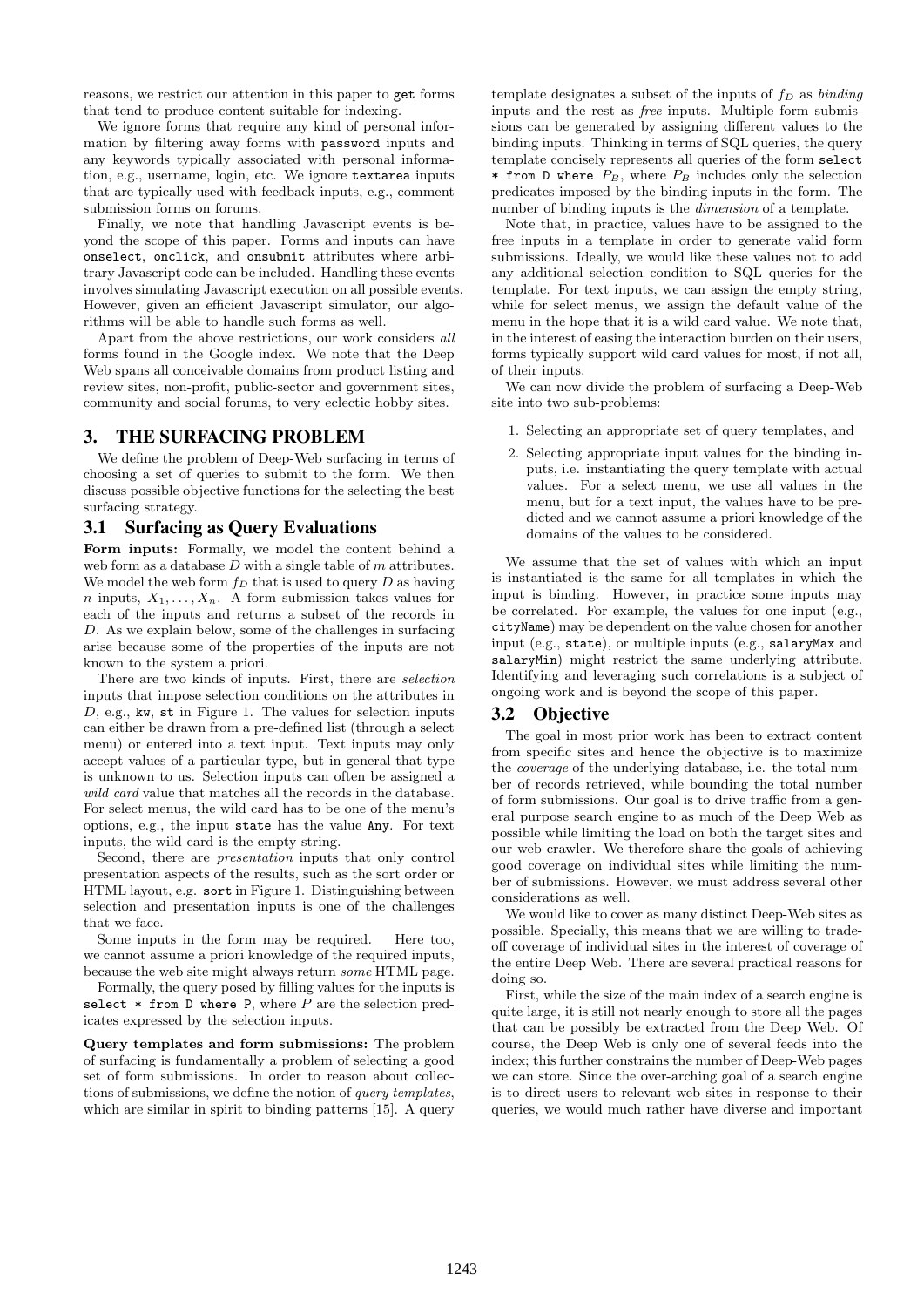content coming from many sites as opposed to optimizing the coverage of few individual ones.

Second, it is actually unnecessary for our surfacing of a web site to strive for complete coverage. It suffices to seed the web index with enough diverse content from the site. The regular web crawler will eventually crawl outgoing links from the seeds, such as links to more results for the same query or to results of related queries, thereby organically increasing the coverage for the site.

The web pages we surface include listings of results and these pages are inserted into our web index. While from a coverage standpoint we might prefer pages that have large numbers of results, such pages might not be good candidates for serving as search results to users; we will explain why this is so in the next section. We would also not like to index pages that are duplicative in their listings, since they might only add marginal benefits to the search engine index.

Finally, achieving maximum coverage of every individual site may actually decrease the diversity of Deep-Web coverage. In order to achieve maximum coverage for a site, previous works had to rely on customized scripts for each site that extracted and interpreted individual results on the surfaced pages to compute a running estimate of their achieved coverage. This is only realistically possible when dealing with a small number of hand-selected sites and cannot scale to the millions of sites we would like to index.

In summary, our objective is to select queries for millions of diverse forms such that we are able to achieve good (but perhaps incomplete) coverage through a small number of submissions per site and the surfaced pages are good candidates for selection into a search engine's index.

#### 4. SELECTING QUERY TEMPLATES

There are two main challenges in selecting templates. First, we would like to select templates that do not contain any binding presentation inputs because these templates retrieve the same underlying records as the corresponding template without the presentation input. However, we do not know in advance whether an input is a presentation input or not.

Second, we have to select templates of the correct dimension. One strategy would be to choose templates with the largest possible dimension (i.e. with as many binding inputs as possible). Such a template would ensure maximum coverage by generating all possible queries. However, this method will increase crawling traffic and will likely produce many results with empty result sets.

Only choosing templates of smaller dimension has the advantage of generating a smaller number of form submissions. Further, if wild card values can be chosen for all free selection inputs, we might even achieve high coverage. However, such form submissions will each have a very large number of records. In practice, web sites limit the number of records retrieved per query - they might have next links for more results or simply truncate the result set. Further, we cannot assume that we can uniquely identify the next link for every form. Thus, we are less likely to get complete coverage.

In fact, we can also orthogonally explain the trade-off in template dimension in terms of form submissions being candidates for insertion into a search engine index. Specifically, we would like the surfaced web pages to better satisfy users' needs. Intuitively, if a user's query is a match to a record  $r$  in  $D$ , we want our index to retrieve for the user the web

page with the set of records from  $D$  that are "related" to  $r$ and, by extension, likely to be relevant to their query.

Recall that  $D$  is a table of  $m$  attributes and therefore we can model records in  $D$  as points in  $m$ -dimensional space. Each form submission can be thought of as a rectangle, or more generally a hyperplane of dimension  $m$ , that contains a subset of the records from D. Hence, our goal is to create rectangles large enough to include a reasonable number of relevant records but small enough to contain only truly relevant records, i.e. records truly close to  $r$  in  $m$ -dimensional space. Thus, there is a trade-off in the size of result sets and hence in the choice of template dimension.

The precise choice of template dimensions is highly dependent on the specific database. Among other factors, very large databases are likely to have optimal templates with more binding inputs while smaller databases are likely to do better with templates with fewer binding inputs.

Section 4.1 introduces the informativeness test that enables us to select templates that satisfy our desiderata. Section 4.2 describes how to efficiently traverse the potentially large space of possible templates to select all desirable templates. Section 4.3 describes several practical refinements to our basic algorithm. Section 4.4 describes an extensive experimental evaluation of our algorithm.

#### 4.1 Informative Query Templates

We evaluate a query template based on the *distinctness* of the web pages resulting from the form submissions it generates. We estimate the number of distinct web pages the template generates by clustering them based on the similarity of their content.

If the number of distinct web pages is small in comparison with the number of form submissions, it is very likely that either (1) the template includes a presentation input and hence multiple sets of pages essentially have the same records, (2) the template dimension is too high for the underlying database and hence there are a number of pages with no records, all of which resemble one another, or (3) there is a problem in the template (or the form) that leads to error pages that again resemble one another. If the template does not fall into one of the above categories but still generates pages with indistinct content, then it is only likely to be of marginal value to the search engine index and hence is unlikely to have any impact on search engine queries.

Since we cannot employ site-specific parsers to extract and compare the individual records retrieved by each form submission, our test approximates the distinctness by comparing the contents of the corresponding web pages.

We call a template *informative* if the generated pages are sufficiently distinct, and *uninformative* otherwise. Specifically, we compute a signature for the contents of the web page resulting from each form submission and deem templates to be uninformative if they compute much fewer signatures than the number of possible submissions. We define informativeness w.r.t. a threshold  $\tau$  that we determine experimentally later.

Definition 1. (Informative query template): Let  $T$ be a query template and Sig be a function that computes signatures for HTML pages. Let  $G$  be the set of all possible form submissions generated by the template  $T$  and let  $S$  be the set  $\{Sig(p) | p \in G\}.$ 

We say that T is an informative template if  $|S|/|G| \geq \tau$ . Otherwise we say that T is uninformative. The ratio  $|S|/G|$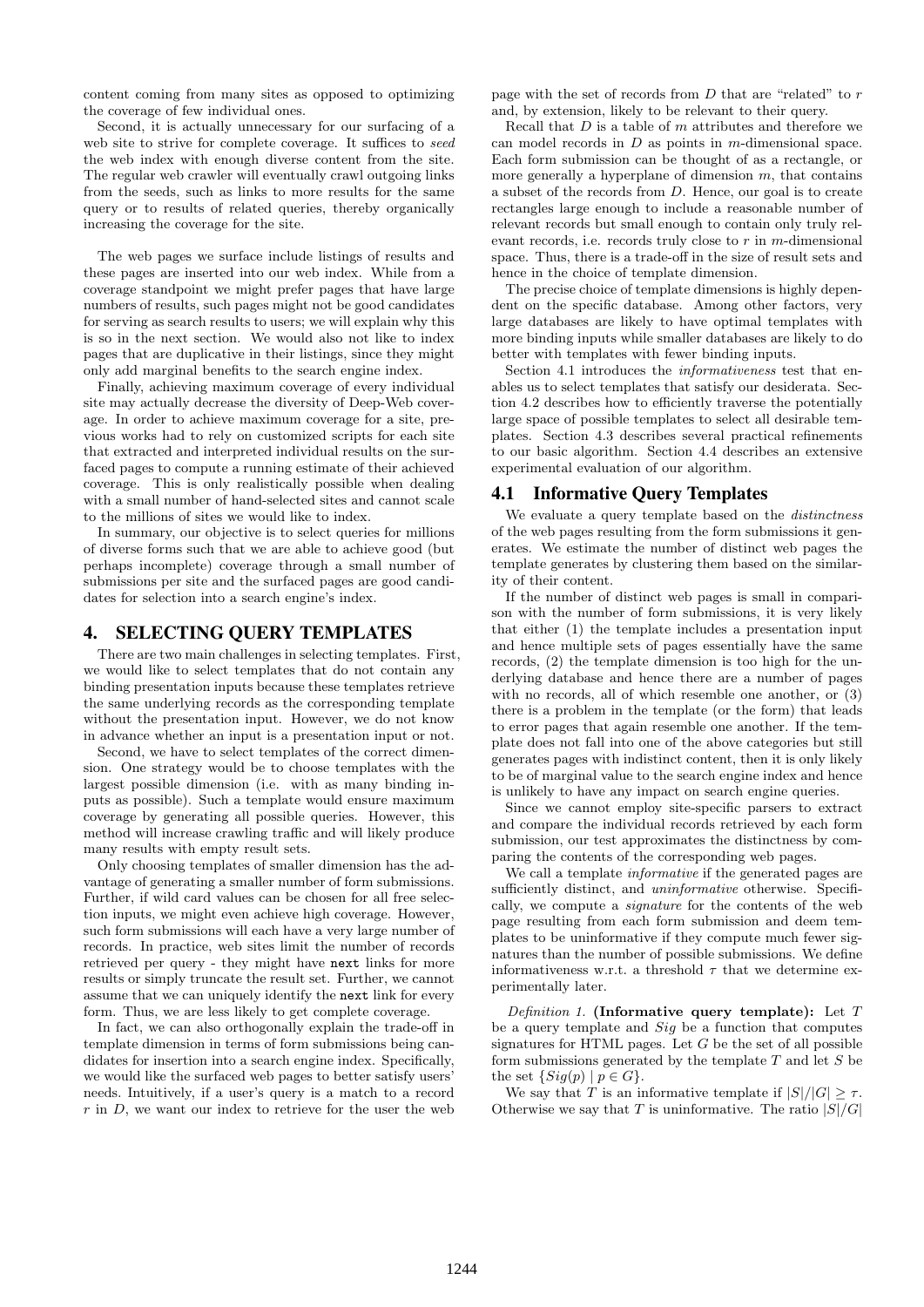is called the distinctness fraction.  $\quad \Box$ 

We do not compute signatures for form submissions that return HTTP errors. Hence, if all form submissions result in errors, the distinctness fraction will be 0.

While the exact details of  $Sig$  are less important, we enumerate the important properties we want from such a function. First, the signature should be agnostic to HTML formatting, since presentation inputs often simply change the layout of the web page. Second, the signature must be agnostic of term ordering, since result re-ordering is a common presentation operation. Third, the signature must be tolerant to minor differences in page content. A common source of differences are advertisements, especially on commercial sites. These advertisements are typically displayed on page margins. They contribute to the text on the page but do not reflect the content of the retrieved records and hence have to be filtered away. Lastly, the signature should not include the input values themselves. A used car search site that has no red Honda Civic cars for sale in the zip code 94107, is likely to have an error message "No search results for Red Honda Civic in 94107!" Likewise, the result page for a large fraction of the Color Make Model Zip queries will be "No search results for  $Color$  Make Model in  $Zip$ ". The only difference between these pages are the search terms themselves and a signature that does not exclude the search terms is likely to deem them different and hence deem the corresponding template informative.

#### 4.2 Searching for Informative Templates

To avoid testing each of the  $2<sup>n</sup> - 1$  possible templates, we develop a strategy that explores the space of candidate templates and tests only those likely to be informative.

Our strategy is to search through the space of templates in a bottom-up fashion, beginning from templates with single binding input. The main intuition leading to this strategy is that the informativeness of a template is very likely to be dependent on templates that it extends, i.e., has one additional binding input. If template  $T$  has dimension  $k$  and none of the k templates that it extends is informative, then T is unlikely to be informative as well.

The ISIT algorithm is shown in Figure 2. We start with candidate templates of dimension 1. The GetCandidateInputs method chooses the inputs that are to be considered, i.e., the select menus and the text boxes (if input values are known). The other inputs are set to default values. The CheckInformative method tests each of the candidate templates for informativeness as per Definition 1. If any template of dimension 1 is deemed informative, the Augment method constructs candidates of dimension 2 that have a super-set of it's binding inputs. Thus, the candidate templates are such that at least one of the templates they extend is known to be informative (but not necessarily both). Each of the new candidate templates is then tested to determine if it is informative. From the informative ones of dimension 2, we continue in a similar fashion to build candidate templates of dimension 3, and so on. We terminate when there are no informative templates of a given dimension.

We note that all candidates inputs are considered while augmenting a template. We could choose a more aggressive strategy where we only consider informative inputs, i.e. their corresponding template of dimension 1 was deemed informative. However, we believe that in practice such a strategy will (erroneously) omit some informative templates. It

```
GetInformativeQueryTemplates (W: WebForm)
  I: Set of Input = GetCandidateInputs(W)
  candidates: Set of Template =
         { T: Template | T.binding = \{I\}, I \in \mathcal{I}}
  informative: Set of Template = \phiwhile (candidates \neq \phi)
    newcands: Set of Template = \phiforeach (T: Template in candidates)
       if ( CheckInformative(T, W) )
         informative = informative \cup { T }
         newcands = newcands ∪ Augment(T, \mathcal{I})
    candidates = newcands
  return informative
Augment (T: Template, \mathcal{I}: Set of Input)
  return { T' | T'.binding = T.binding \cup {I},
           I \in \mathcal{P}, I \notin T. binding }
```
#### Figure 2: Algorithm: Incremental Search for Informative Query Templates (ISIT)

is not uncommon to have forms with one primary input that is required to retrieve any results and other inputs that are essentially refinements. For example, a form with make and color can be such that the default value for make ensures that no records are returned by simply selecting a color. Hence, the template with binding input color is uninformative, while the one with make and color is informative.

We note that there can be cases where our bottom-up search might falter. For example, a form may require both make and zip, and neither of these inputs in isolation is informative. In practice, we can address this problem by testing templates of dimension 2 when none of dimension 1 are deemed informative.

ISIT enables us to incrementally explore the space of templates by testing relatively few. For example, as we show in Section 4.4, for forms with 6 inputs, a naive strategy tests 63 templates per form, while our algorithm, on average, tests only 17.43 templates (a 72% reduction) and finds 7.17 to be informative. Further, we generate only a small subset of the Cartesian product. For example, even for forms with 5 inputs, while the Cartesian product averages close to a trillion URLs per form, we generate only 10,000 per form.

Once our search terminates, we can add the URLs generated by all the informative templates to the search engine index. Note that, to avoid duplicated content, we only need to add those with distinct signatures.

#### 4.3 Refinements to the basic algorithm

Fielding our algorithm on a large scale required that we refine it in several ways.

Limiting the search space: As already noted, templates that generate a very large number of URLs are unlikely to be informative. Hence, as a practical refinement, we set a threshold for the maximum number of URLs that can be generated from a template and do not consider those that generate more than the threshold. For our experiment, we set the threshold as 10,000. Likewise, we found that templates with dimension of more than 3 are almost never informative. Hence, in practice, we restrict the dimension of our candidate templates to 3. Note that the above restrictions are consistent with our desiderata for templates. In Section 4.4, we found that simply applying these restrictions (without the informativeness test) does reduce the number of URLs generated, but the informativeness test results in a further order of magnitude reduction.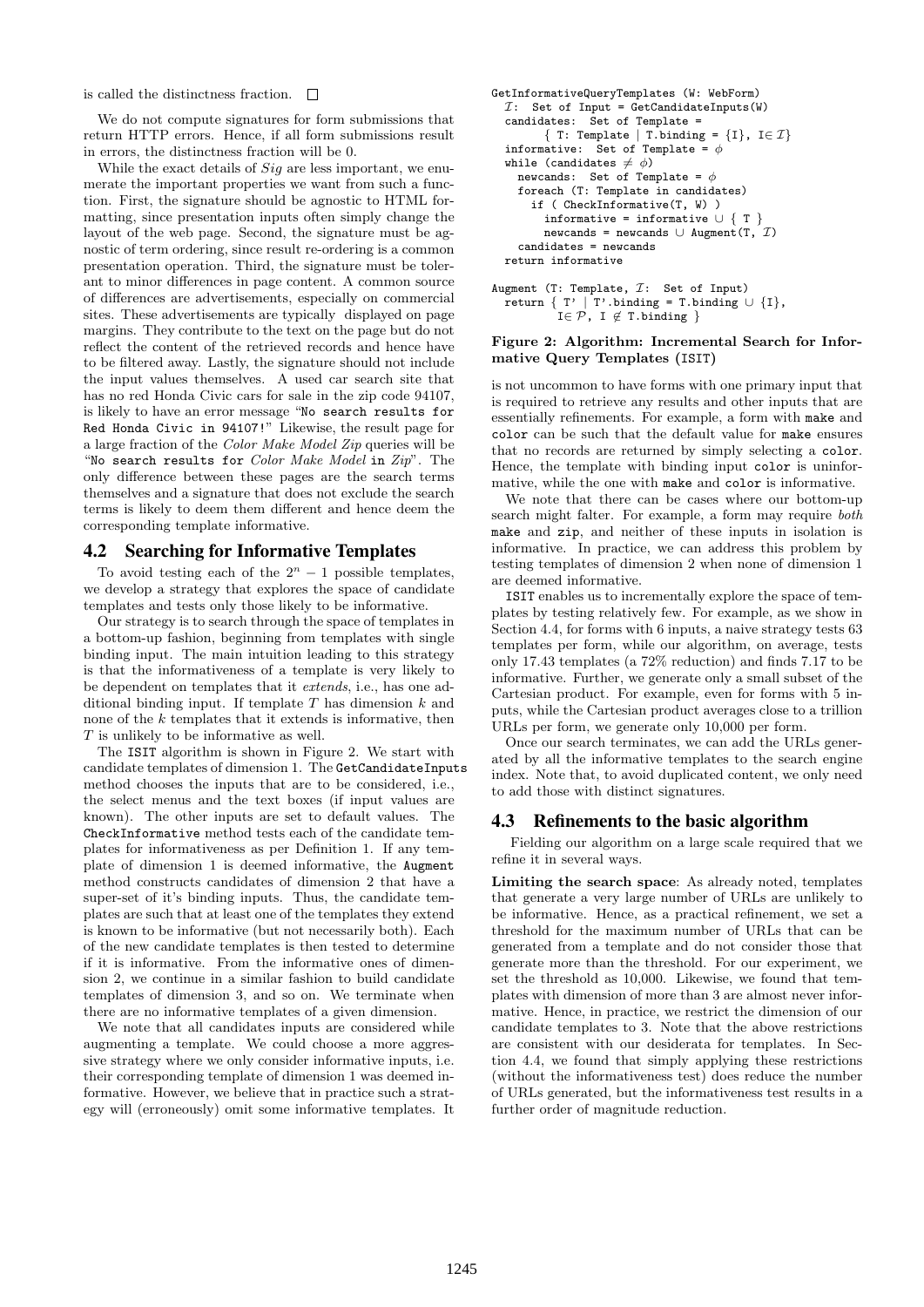Table 1: Distribution of HTML Forms by the number of inputs.

| Num. Inputs | Num. Forms | Num. Inputs | Num. Forms |
|-------------|------------|-------------|------------|
|             | 429271     |             | 1684       |
|             | 43776      |             | 1071       |
|             | 12987      |             | 418        |
|             | 7378       |             | 185        |
|             | 3101       |             | 129        |

Monotonic inputs: The informativeness test as described often fails on a particular class of presentation inputs. Specifically, forms can have inputs that restrict the number of results per page (e.g., 10, 20, or 30 job lists per page). The web pages for different input values can be very distinct from each other, but we would do not want to generate URLs for each of them (and select only one instead). Observe that increasing the number of results per page leads to monotonically increasing page length. To identify such inputs, we include the length of the generated web page in its signature. In addition to distinctness, we perform a monotonicity test for page lengths. Once we detect monotonicity, we select a single value for the input. Note that the smallest value might return too few records, while the largest value might return too many.

Sampling for informativeness: For the informativeness test, when the number of URLs that can be generated from a template is very large, we instead generate and analyze only a sample. We currently set the sample size at a fixed number, 200, based on our experiments.

Form-wide distinctness: While a template  $T_1$  might result in web pages with distinct content, it is possible that the content is identical to those generated by a different template  $T_2$ . Such templates are of no additional value to the search index. To prune them, we consider form-wide distinctness in the informativeness test. Specifically, when counting the number of distinct signatures for a template, we do not include signatures generated by previously tested templates. We observed a significant effect when considering templates with more than one binding input – with  $\tau = 0.2, 36\%$  of templates of dimension 2 that are deemed informative by simple distinctness are deemed uninformative by form-wide distinctness.

## 4.4 Experimental Results

In this section we describe a set of experiments that validate the claim that our algorithm is effective at predicting the desirable templates for an HTML form. To focus just on templates (and not value selection for text inputs), for now we only consider forms that have select menus. By manually inspecting a number of forms, we observed that select menus with fewer than 5 options are to a large extent presentation inputs. Hence, we do not consider select menus with less than 5 values as potential binding inputs.

We now compare our algorithm (ISIT) against other strategies. First, we show that we do not generate too many URLs. Second, we show that we efficiently traverse the search space of query templates. Third, we show that we do not generate too few URLs, i.e., we generate more than a simple conservative strategy, but the additional URLs generated are useful to the search engine. Fourth, we show that, in practice, we achieve good coverage of the underlying database. Finally, we try to understand the conditions when we are unable to find any informative templates.



#### Figure 3: Cumulative Distribution of Distinctness Fraction. The line plots for each value of distinctness fraction  $d$ , the fraction of inputs with a distinctness fraction less than d.

Dataset: In the rest of this section, we consider a sample of 500,000 HTML forms for which our algorithm was able to successfully generate URLs, i.e., find at least one informative template. Table 1 summarizes the distribution of forms by their number of select menus. To the best of our knowledge, this is the first analysis of HTML forms on such a large scale.

Distinctness threshold  $\tau$ : Definition 1 depends on the value of threshold  $\tau$ . In order to determine an appropriate value, we considered the cumulative distribution of the distinctness fraction of all templates of dimension 1 (see Figure 3). We found that about 10% have a distinctness fraction of 0, i.e., all the URLs we generate result in HTTP errors. About 15% have a distinctness fraction of 1, i.e., each generated URL has potentially distinct content. There appear to be two distinct linear ranges in the rest of the distribution. For distinctness fraction below 0.2 there is a steep drop-off in the percentage of inputs (slope  $= 2$ ), but above 0.2, there is a gentler increase (slope  $= 0.5$ ). We believe that templates in the range below  $0.2$  are clearly uninformative – a large number of them generate only one distinct signature. Since we only consider inputs with 5 or more values, their distinctness fraction is less than 0.2. The threshold  $\tau$  can be chosen to be any value above 0.2 with the specific choice determining the aggressiveness of our URL generation algorithm. In our experiments, we used a distinctness threshold of 0.25 and a form-wide distinctness threshold of 0.2 (both of which must be satisfied).

Scalable URL Generation: We compare the number of URLs generated per form by ISIT against three other algorithms. The first is the CP algorithm, which generates a URL for each entry in the Cartesian product of all input values. This will clearly create a huge number of URLs and will be impractical for larger forms. To perform a more realistic comparison for larger forms, we consider two other alternatives:

- the TP (Triple Product) algorithm: for forms with more than 3 inputs, TP generates URLs from all possible templates of dimension 3, i.e., for a form with  $n$  inputs, it with generate URLs from all  $\binom{n}{3}$  templates.
- the TPL (Limited Triple Product) algorithm: TPL is a restriction of TP that only considers URLs from templates that generate fewer than 100,000 URLs.

Observe that TP and TPL correspond to the two restrictions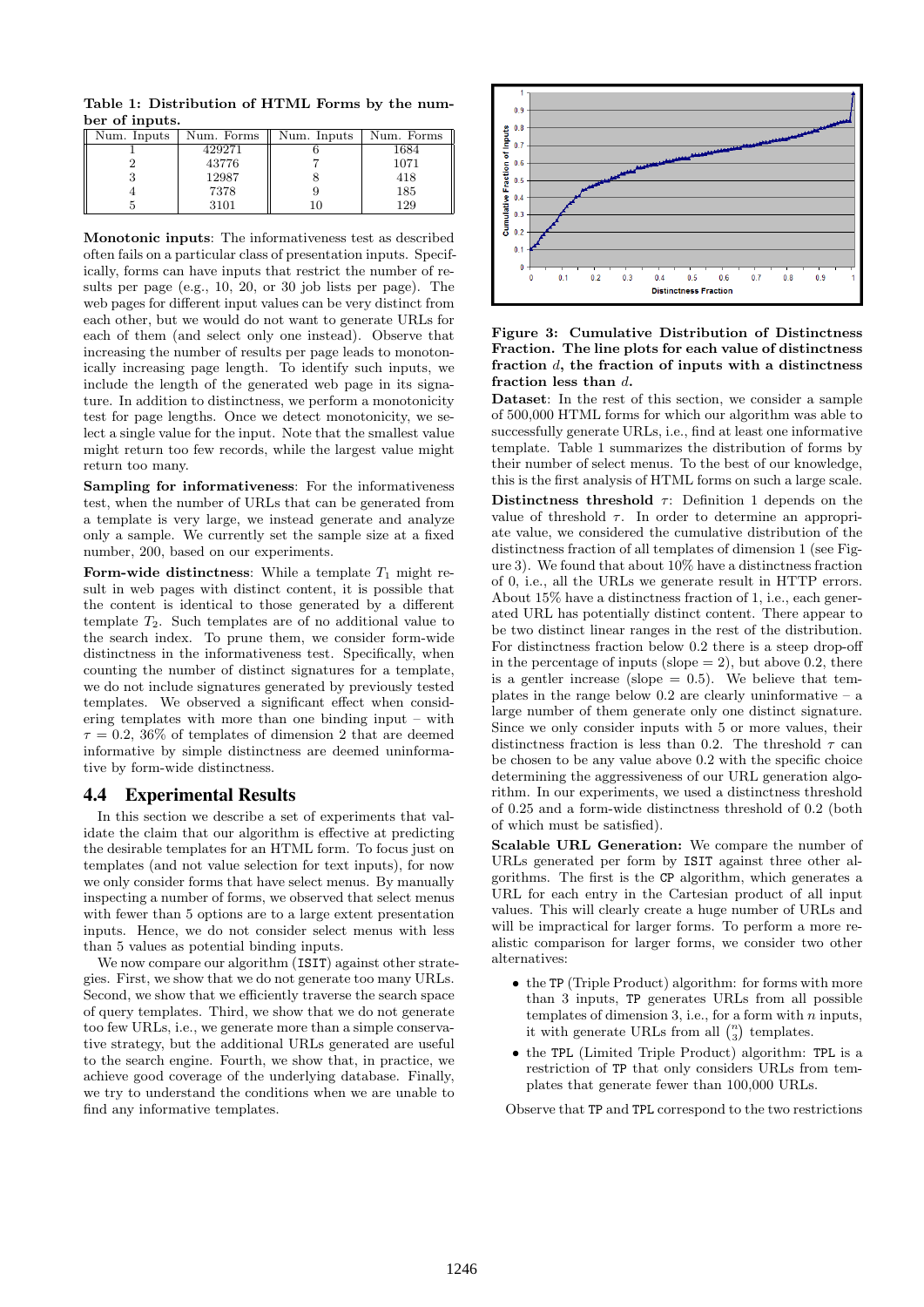

Figure 4: Comparison of the average number of URLs generated per form by the ISIT, CP, TP, and TPL algorithms. ISIT generates an order of magnitude fewer URLs per form than TPL, the best strategy that does not test for informativeness.

to the search space of templates described in Section 4.3, but applied to the CP algorithm. Hence, by comparing ISIT to TP and TPL, we are trying to quantify the effects of the informativeness test against simply choosing arbitrary templates of a given size. Note that ISIT and TPL only restrict the number of URLs per template to 100,000 – the total number generated from a form can be much larger.

Figure 4 compares the performance of the four algorithms for different numbers of form inputs. Each algorithm considers the same set of candidate binding inputs for each form, i.e., the filters that are used to restrict the binding inputs chosen by ISIT are also applied to the other two. All the algorithms are identical for forms with only one input, while CP, TP and TPL by definition generate the same number of URLs for forms with three or fewer inputs. TPL generates fewer URLs per form for  $n = 4$  that  $n = 3$  since for larger forms, it does not consider all templates of dimension 3 for  $n > 4$  (but does so for  $n = 3$ ).

We can draw the following conclusions. CP is impractical since it generates more than a billion URLs per form with 4 inputs and more than a million per form with only 3 inputs. TP and TPL generate fewer URLs by only considering triples, but even TPL generates more than 100,000 URLs per form with 5 inputs. ISIT is able to consistently generate an order of magnitude fewer URLs than TPL and even for forms with 10 inputs, the number of URLs generated is only 100,000.

Observe that the real benefit of ISIT is greater than that demonstrated in Figure 4, since our dataset does not include the forms for which ISIT found no template to be informative. The CP, TP, and TPL algorithms would naively (and most often in error) generate URLs for those forms too.

Figure 4 groups forms based on their number of inputs. However, the number of URLs generated by forms with the same number of inputs can vary greatly if the number of values that can be fed into the inputs differs significantly. To compensate for this variability, Table 2 groups forms based on the number of URLs generated by algorithm TPL. It can be clearly seen from Table 2 that ISIT generates far fewer URLs. Even for very large forms where TPL generates between 100,000 to 1 million URLs, ISIT only generates 18,799 URLs on average. In fact, the fraction of URLs generated halves with every subsequent bucket. Note that TPL fails

Table 2: Comparison of the average number of URLs generated per form by ISIT against TPL. Forms are grouped by the number of URLs generated by TPL.

| grouped by the humber of Ortus generated by Irl. |        |           |          |          |  |  |  |
|--------------------------------------------------|--------|-----------|----------|----------|--|--|--|
| TPL Gen.                                         | Num.   | Avg. Gen. | Avg. Gen | Fraction |  |  |  |
| Bucket                                           | Forms  | ISIT      | TPL      | ISIT/TPL |  |  |  |
| $1 - 9$                                          | 95637  | 7.5       | 7.5      | 1.00     |  |  |  |
| $10 - 99$                                        | 337613 | 26.4      | 28.9     | 0.91     |  |  |  |
| $100 - 999$                                      | 36368  | 165       | 278      | 0.59     |  |  |  |
| $1000 - 9999$                                    | 12706  | 930       | 3674     | 0.25     |  |  |  |
| $10000 - 99999$                                  | 11332  | 4824      | 37605    | 0.12     |  |  |  |
| 100000 - 999999                                  | 5546   | 18799     | 280625   | 0.06     |  |  |  |
|                                                  | 211    | 17858     | fails    |          |  |  |  |

Table 3: Average number of templates tested and URLs analyzed per form. As the number of inputs increase, the number of possible templates increases exponentially, but the number tested only increases linearly, as does the number found to be informative.

| $\cdot$<br>Num. | Max                     | Average   | Average     | Average     |
|-----------------|-------------------------|-----------|-------------|-------------|
| Inputs          | Templates               | Templates | Templates   | <b>URLs</b> |
|                 | dimension $\leq$ 3      | Tested    | Informative | Analyzed    |
|                 |                         |           |             | 23          |
| $\overline{2}$  | 3<br>[3]                | 2.82      | 1.76        | 136         |
| 3               |                         | 5.38      | 3.04        | 446         |
| 4               | 15   14                 | 8.80      | 3.75        | 891         |
| 5               | $\left[25\right]$<br>31 | 12.66     | 5.93        | 1323        |
| 6               | 63<br> 41               | 17.43     | 7.17        | 1925        |
|                 | [63]<br>127             | 24.81     | 10.62       | 3256        |
| 8               | 255 [92]                | 29.46     | 13.45       | 3919        |
| 9               | 511 [129]               | 35.98     | 15.80       | 4239        |
| 10              | 1023 [175]              | 41.46     | 17.71       | 5083        |

to generate any URLs for forms that have select menus so large that all templates of dimension 3 generate more than 100,000 URLs. ISIT is able to generate on average 17,858 URLs in these cases.

Efficient traversal of search space: Table 3 shows the average number of templates we test per HTML form and the number of templates that are found to be informative. If an algorithm were to naively consider all possible templates, then for a form with *n* inputs, we would have to test  $2<sup>n</sup> - 1$ templates. If we restrict the templates to be only those with dimension less than equal to 3, we would still have to test  $\binom{n}{1} + \binom{n}{2} + \binom{n}{3}$  templates. However as Table 3 shows, ISIT exhibits an almost a linear rate of increase. Thus, we are in a position to test arbitrarily large forms.

Table 3 also shows the average number of URLs analyzed per HTML form. Recall that, to determine informativeness, a sample of the URLs that can be generated by template are downloaded and their contents analyzed. On average only 84 URLs are fetched per form site, and even for forms with 10 inputs the number is only 5083. Further, the web pages are fetched typically over a week thus not placing an undue burden on the form site.

Adequate URL generation: We compared ISIT with 1T that only generates URLs from templates of dimension 1. Clearly, such a strategy generates far fewer URLs. However, we found that there is a corresponding loss in accessibility to content. In what follows, we analyze the impact of the generated URLs on the Google.com query stream to compare the utility of URLs generated by templates of dimension 2 and 3 against those generated by 1T. We measure the impact by counting the number of times one of the URLs appears in the first 10 results for some query on the search engine.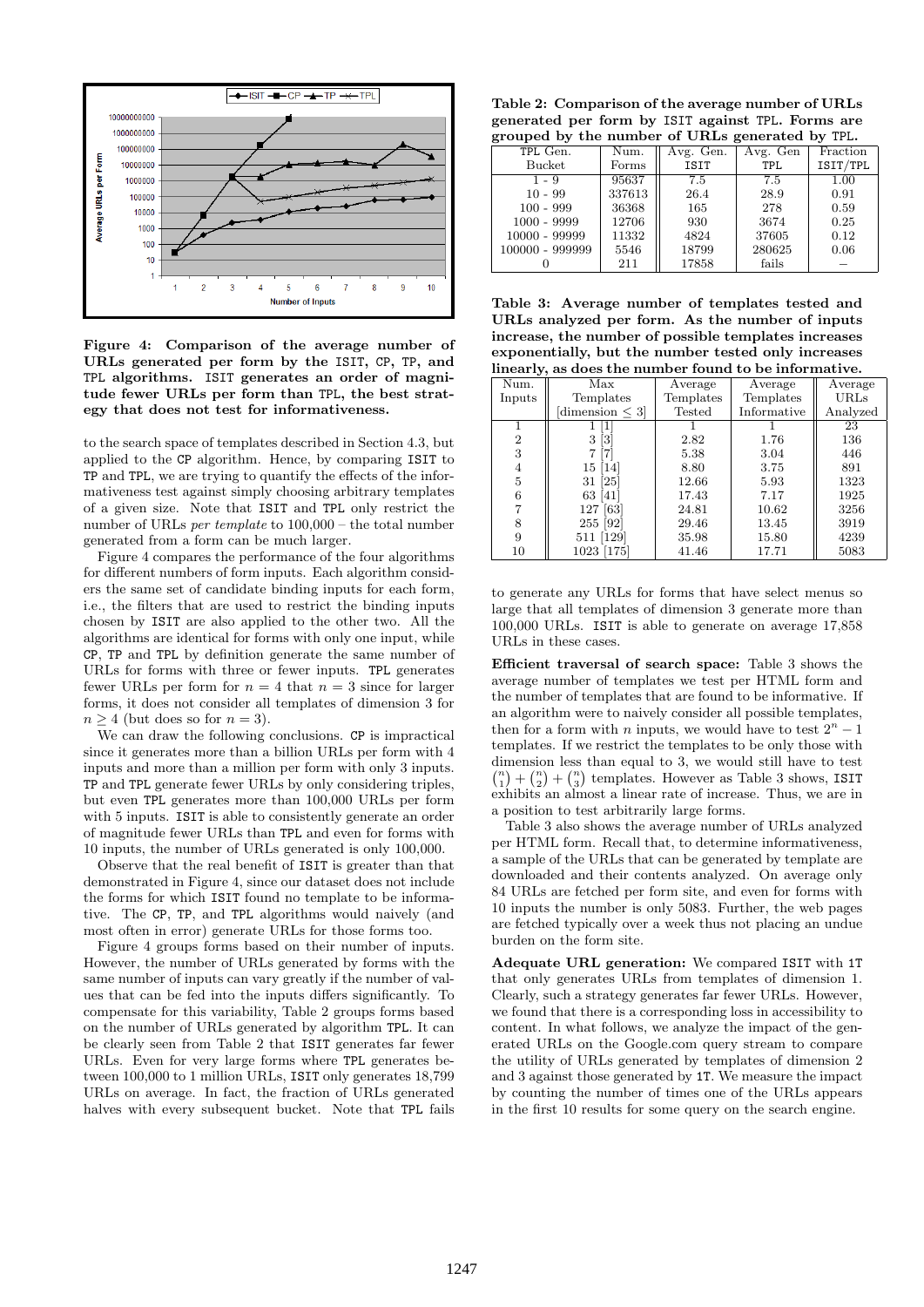To perform a fair comparison, we only considered forms for which URLs were generated from at least one informative template each of dimension 1, 2, and 3 (there were 3856 such forms in our sample dataset). Of the search results contributed by URLs generated from these forms, we found that templates of dimension 1 accounted for only 0.06 of the results, while those of dimensions 2 and 3 accounted for 0.37 and 0.57 respectively. Likewise, if we instead considered forms with informative templates of dimensions 1 and 2, but none of dimension 3 (22, 872 forms in our sample), we found that the former accounted for 0.30 of the search results as compared to the latter which accounted for the remaining 0.70. Thus the URLs generated from larger templates do contribute significantly to web search results and these URLs should not be ignored.

Database Coverage: To get a rough idea for the coverage we obtain on web sites, we considered a set of sites for which we are able to determine the number of records they store (either by a specific query or where the number is published by the site). Table 4 shows how well ISIT performs on these sites. In all examples, we generate far fewer URLs than the Cartesian product, and in most of them we are able to retrieve close to all the records. In some cases (1 and 7), the manual inspection found the unrestricted queries to retrieve all records with a single query. However, in order to perform a fair comparison the corresponding URL was excluded from the ones ISIT generated.

It is easy to see from the table that the Cartesian product of the inputs is not correlated with the size of the underlying database. On the contrary, the number of URLs generated by ISIT is correlated with the database size. We are able to retrieve more than 50% of the records in all but one example (example 10 has far too big a database). Observe that in example 5, we retrieve more records than those published on the home page of the website (which is likely to be outdated).

In some examples, we generate more URLs than retrieved records. While this might seem excessive, observe that we can prune the generated URLs by eliminating those with duplicate page signatures. In fact in example 10, the largest template has a distinctness fraction of only 0.27. Hence, the number of URLs eventually selected into the search engine index is dramatically lesser.

Applicability of Informativeness: As a final question, we measure the applicability of the informativeness test across all forms. Hence, we applied our algorithm on all forms on the Google index that had at least one select menu with at least 5 values and no text inputs. We were able to find at least one informative template in 48% of the forms.

In order to determine the reasons for not finding any informative templates, we took a closer look at forms with only one select menu, i.e. only one template. We found that for 18% of the failing forms, the generated URLs all result in HTTP errors, and for a further 54%, the generated URLs all result in web pages that not only have equivalent signatures, but are also byte-wise equivalent. An inspection of the forms in these two categories indicates Javascript to be the predominant reason for failure. For these forms, the form processing is entirely performed by Javascript and hence the get URL (as described in Section 2) is ignored. For 1.8%, the generated URLs could not be crawled due to robots.txt entries that blocked our crawler. For 8.3%, there is only one distinct signature generated, which implies that the input is likely to be a presentation input. For 1.7%, the input was

found to be monotonic (and hence a presentation input). Finally, for the remaining 15%, there is more than one signature, but not enough for the template to be informative.

The current inability to handle Javascript is not a fundamental limitation of our algorithm and the forms can be processed using a Javascript simulator. If we were to exclude the Javascript affected forms and the uncrawlable forms, we are in fact able to generate URLs for 80% of all forms with one select menu.

## 5. GENERATING INPUT VALUES

A large number of HTML forms have text boxes. In addition, some forms with select menus require valid values in their text boxes before any results can be retrieved.

Text boxes are used in two different ways. In the first, the words entered in the text box are used to retrieve all documents in a backend text database that contain those words. Common examples of this case are searching for books by title or author. In the second, the text box serves as a selection predicate on a specific attribute in the where clause of a SQL query over the backend database. The values either belong to a well-defined finite set, e.g., zip codes or state names in the US, or can be an instance of a continuous data type, e.g., positive numbers for prices or integer triples for dates. For our purposes, this underlying distinction induces a division of text boxes into two types: generic and typed. Invalid entries in typed text boxes generally lead to error pages and hence it is important to identify the correct data type. Badly chosen keywords in generic text boxes can still return some results and hence the challenge lies in identifying a finite set of words that extracts a diverse set of result pages.

Section 5.1 describes an algorithm to generate a keywords for a generic text box, and we evaluate it in Section 5.2. We discuss typed text boxes in Section 5.3.

#### 5.1 Generic text boxes

We first consider the problem of identifying good candidate keywords for generic text boxes. Conceivably, we could have designed word lists in various domains to enter into text boxes. However, we quickly realized that there are far too many concepts and far too many domains. Furthermore, for generic text boxes, even if we identified inputs in two separate forms to be the same concept in the same domain, it is not necessarily the case that the same set of keywords will work on both sites. The best keywords often turn out to be very site specific. Since our goal was to scale to millions of forms and multiple languages, we required a simple, efficient and fully automatic technique.

We adopt an iterative probing approach to identify the candidate keywords for a text box. At a high level, we assign an initial seed set of words as values for the text box and construct a query template with the text box as the single binding input. We generate the corresponding form submissions and extract additional keywords from the resulting documents. The extracted keywords are then used to update the candidate values for the text box. We repeat the process until either we are unable to extract further keywords or have reached an alternate stopping condition. On termination, a subset of the candidate keywords is chosen as the set of values for the text box.

Iterative probing has been proposed in the past as a means to retrieving documents from a text database [1, 13]. How-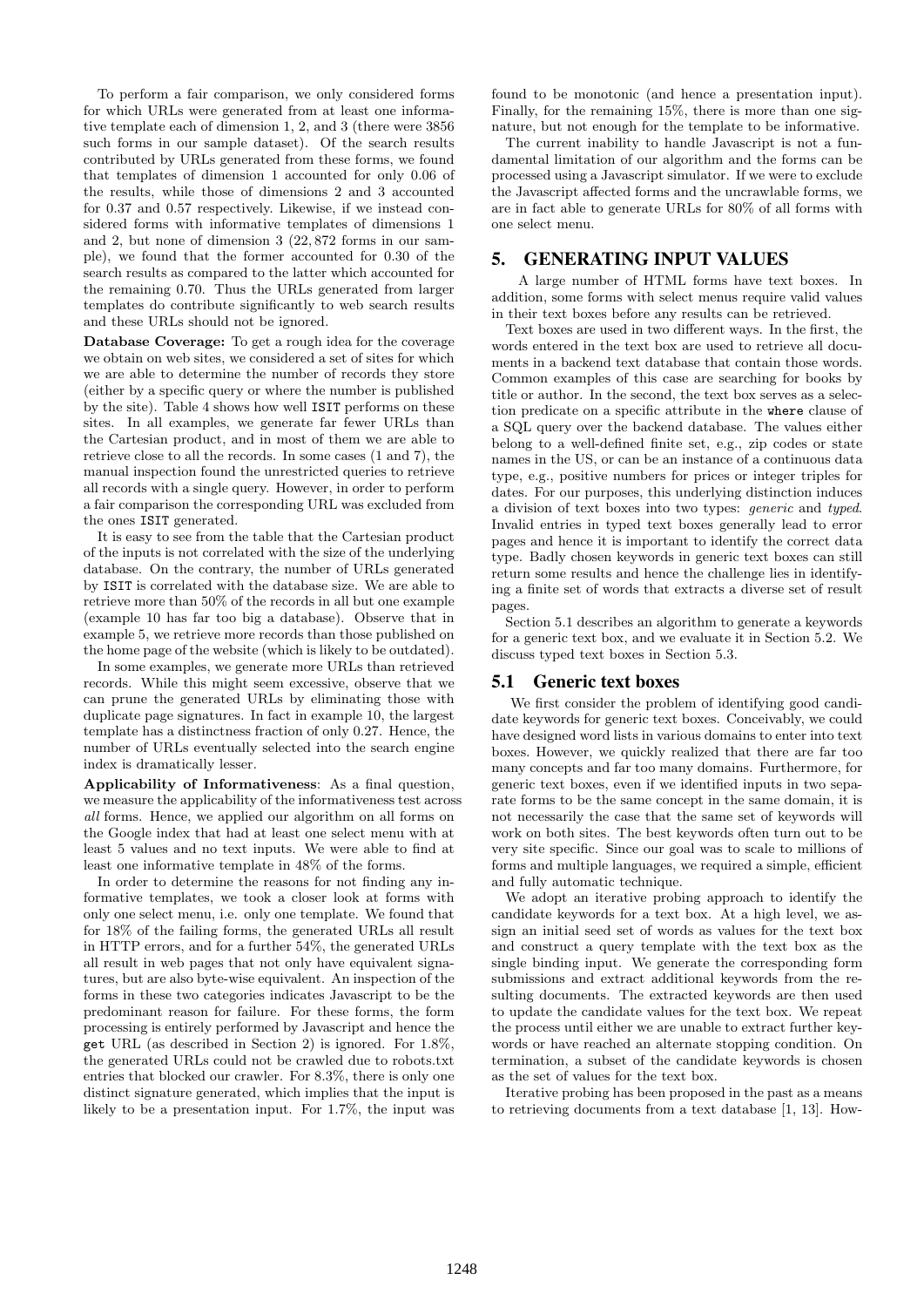Table 4: Examples of HTML forms comparing the URLs generated and the number of records retrieved against the Cartesian product and the actual size of the database.

| No.            | URL with HTML form                                        | Cartesian    | <b>URLs</b> | Estimated  | <b>Records</b> |
|----------------|-----------------------------------------------------------|--------------|-------------|------------|----------------|
|                |                                                           | product      | Generated   | Database   | Retrieved      |
|                | http://www2.imm.dtu.dk/pubdb/public/index_public.php      | 53550        | 1349        | 4518       | 4518           |
| $\overline{2}$ | http://dermatology.jwatch.org/cgi/archive                 | 32400        | 179         | 3122       | 1740           |
| 3              | http://www.kies.com.au/listings.php                       | 129654       | 81          | 62         | 61             |
| 4              | http://aarpmagazine.org/food/recipeguide                  | 150822       | 365         | 314        | 273            |
| 5              | http://www.shadetrees.org/search.php                      | 313170       | 181         | 1699       | 1756           |
| 6              | http://www.dasregistry.org/listServices.jsp               | 2 million    | 627         | 295        | 267            |
|                | http://www.nch.org.uk/ourservices/index.php?i=402         | 2.5 million  | 34          | 27         | 27             |
| 8              | http://www.lodgerealestate.co.nz/?nav=rentsearch          | 4.7 million  | 26          | 87         | 74             |
| 9              | http://www.pipa.gov.ps/search_db.asp                      | 68 million   | 1274        | 409        | 409            |
| 10             | $\frac{http://www.biztransact.com/$                       | 257 million  | 13.209      | $100,000+$ | 10.937         |
| 11             | http://projects.bebif.be/enbi/albertinerift/common/search | 948 billion  | 2406        | 2287       | 1257           |
| 12             | http://oraweb.aucc.ca/showcupid.html                      | 3.2 trillion | 34          | 27         | 27             |

ever, these approaches had the goal of achieving maximum coverage of specific sites. As a consequence, they employ site-aware techniques. For example, in [1] the expression for the number of results returned for a query is used to select keywords, while in [13] individual result documents are retrieved from the result pages to maintain correlations between candidate keywords. We now discuss the techniques we employ to adapt iterative probing to our context.

Seeds and candidate keywords selection: We start by applying the informativeness test on the template for the text box assuming a seed set of input values. Our experiments indicate that if the template fails the informativeness test, then text box is unlikely to be a generic text box. Since we want to cover all possible languages, we cannot start with from a dictionary of terms. Hence, we select the seeds from the words on the form page. Likewise, since we do not extract individual result records or documents, we select additional keywords from the words of the web pages generated by the form submissions.

We select words from a page by identifying the words most relevant to its contents. For this we use the popular Information Retrieval measure TF-IDF [16]. Briefly, the term frequency (TF) measures the importance of the word on that particular web page. Suppose a word w occurs  $n_{w,p}$  times a web page  $p$  and there are a total of  $N_p$  terms (including repeated words) on the web page, then  $tf(w, p) = \frac{n_{w, p}}{N_p}$ . The inverse document frequency (IDF) measures the importance of the word among all possible web pages. Suppose  $w$  occurs on  $d_w$  web pages and there are a total of  $D$  web pages in the search engine index, then  $\mathrm{i} df(w) = \log \frac{D}{d_w}$ . TF-IDF balances the word's importance on the page with its overall importance and is given by  $tfidf(w, p) = tf(w, p) \times idf(w)$ .

For the seeds, we select the top  $N_{initial}$  words on the form page sorted by their TF-IDF scores. For the candidate keywords for iteration  $i + 1$ , suppose that  $W_i$  is the set of all web pages generated and analyzed until iteration i. Let  $C_i$  be the set of words that occur in the top  $N_{probe}$  words on any page in  $W_i$ . From  $C_i$ , we eliminate words

- if they have so far occurred in too many of the pages in  $W_i$  (say 80%), since they are likely to correspond to boiler plate HTML that occurs on all pages on the form site (e.g., menus, advertisements), or
- if they occur only on one page in  $W_i$ , since they can be nonsensical or idiosyncratic words that are not representative of the contents of the form site.

The remaining keywords in  $C_i$  are the new candidate key-

words for iteration  $i + 1$ . The choice of  $N_{initial}$  and  $N_{probe}$ determines the aggressiveness of the algorithm. By choosing lower values, we might not be able to extract sufficient keywords, but very high values can result in less representative candidate keywords. Our experiments indicate  $N_{initial} = 50$ and  $N_{probe} = 25$  to be good values.

Text box value selection: To limit the number of URLs generated from the form, we place restrictions on the maximum number of keywords for a text box. While we would like to choose the subset that provides us with the most Deep-Web coverage of the form site, we cannot maintain accurate models of estimated coverage (unlike [13, 18]). Instead we use a strategy that is simpler, and tries to ensure the diversity among selected keywords.

Let  $P(w)$  be the top  $N_{probe}$  words on the web page corresponding to the candidate keyword  $w$ . We first cluster the candidate keywords based on their  $P(w)$ 's and randomly select one candidate keyword from each cluster. The rest of the keywords within each cluster are believed to have similar content and are hence omitted. We sort the chosen candidate keywords based on the page length of the corresponding form submission and proceed down the list of candidate values in decreasing order of page length. If  $S$  is the set of values already selected, then we select the candidate  $w_i$  into S only if  $P(w_i) \cap (\bigcup_{w \in S} P(w)) \geq k$ , where k is a small number. We start with  $k = 5$  and re-iterate through the sorted list of candidate keywords with decreasing values of k until we have selected the desired number of keywords for the text box.

We note that placing a single maximum limit on the number of keywords per text box is unreasonable because the contents of form sites might vary widely from a few to tens to millions of results. We use a back-off scheme to address this problem. We start with a small maximum limit per form. Over time, we measure the amount of search engine traffic that is affected by the generated URLs. If the number of queries affected is high, then we increase the limit for that form and restart the probing process.

#### 5.2 Experimental Results

HTML forms can have multiple text boxes. In our study, we only consider one text box per form. Based on a manual analysis, we believe that in a large fraction of forms, the most likely generic text box is the first text box. Hence, we apply the iterative probing approach to the first text box.

In the experiments below, we consider a different dataset of 500,000 HTML forms for which were able to generate key-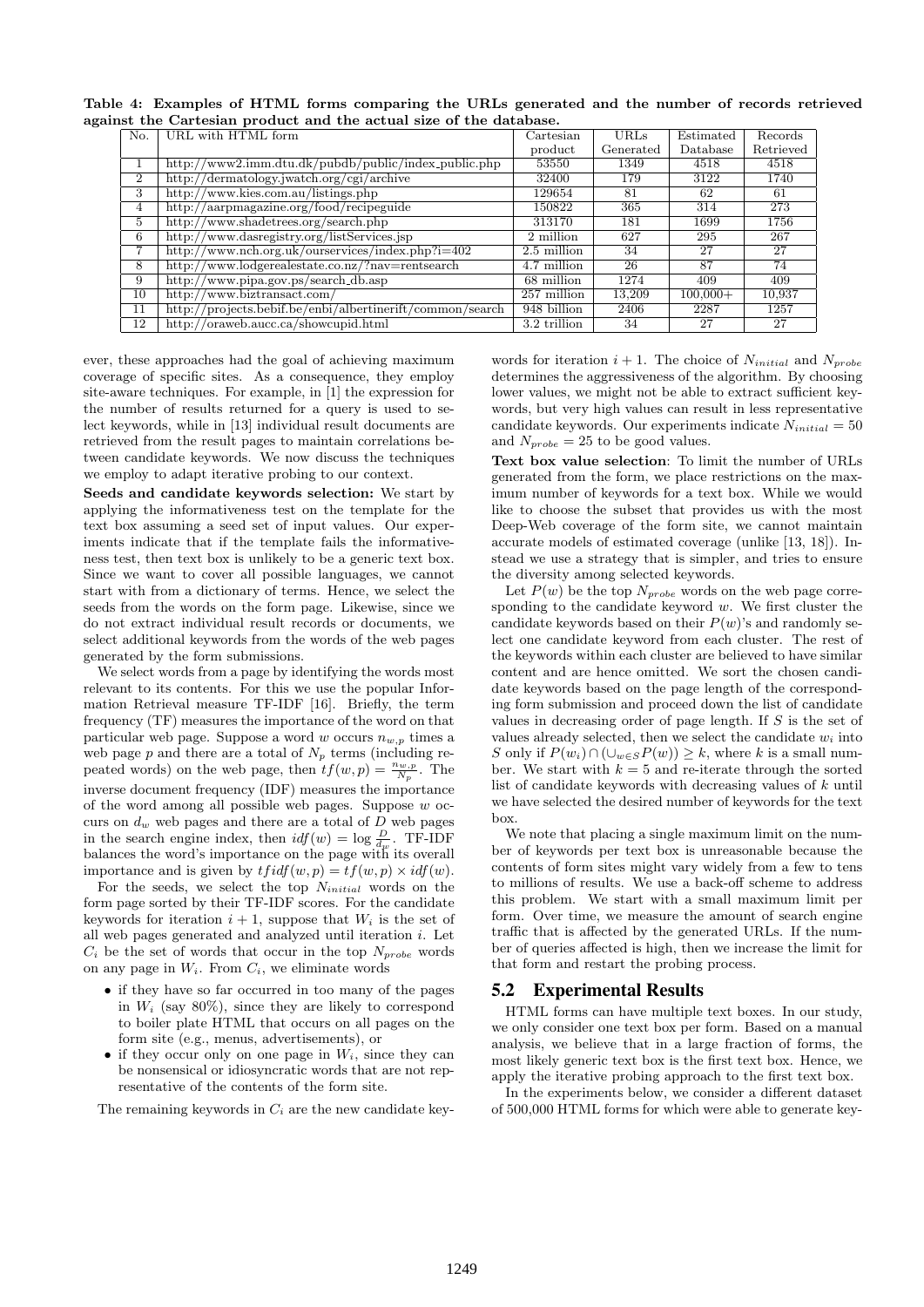

#### Figure 5: Distribution of HTML forms by the number of keywords selected.

words. For each form, we try to select 500 keywords. We stop extracting candidate keywords either after 15 iterations or once we have extracted 1500 candidates for keyword selection, whichever occurs first. We extract more than 500 keywords, so that we have a larger and potentially more diverse set of candidate keywords from which to select the final set of values for the text box.

We first consider the distribution of candidate keywords our algorithm generates. We then demonstrate that we are able to achieve good coverage of the underlying database. We then consider the interaction between the text boxes and the select menus that might be present in the same form. Finally, we show how the URLs we surface can serve as seeds for a web crawler that will then organically increase the database coverage over time.

Keyword Generation: In the experiments, the distribution of reasons for which iterative probing terminated is: for 70% of the forms no new keywords can be extracted after a few iterations, for 9% of the forms the maximum number of iterations is reached, and for the remaining 21% termination occurs once sufficient keywords have been extracted.

Figure 5 shows the distribution of HTML forms by the number of keywords selected for the form. The histogram is constructed by bucketing forms based on the number of keywords selected. We make two observations. First, there are no forms with 0-20 keywords because we consider text boxes with fewer that 20 extracted keywords to be uninformative. These text boxes are unlikely to be generic search boxes. Second, the number of forms in the last bucket is significantly more because it groups all forms with 500 or more candidate keywords into a single bucket. A more complete analysis of the distribution of keywords extracted and its implications will be considered in future work.

Database Coverage: Table 5 lists examples of real form sites whose size was possible to determine either by inspection of by submitting a carefully designed query. The table shows the performance of our algorithm in extracting keywords for the sites. In each of these examples, a maximum of 500 keywords were selected for the first text box in the form. We consider the URLs generated using the selected keywords for the text box and default values for all other inputs. To estimate our coverage, we counted the number of database records retrieved by manually inspecting the site to determine patterns that identify unique records on the result web pages.

First, we consider only the contents on the first results page (column first in Table 5), since these correspond directly to our generated URLs. We observe that in examples 1 and 2, when the databases are small (less than 500 records), we are able to reach almost all database records. Further, our algorithm terminates with fewer keywords than the estimated database size. As the estimated database sizes increase (examples 3 to 8), we stop at 500 selected keywords and we are only able to get to a fraction of the total records. In general, while the absolute number of records retrieved increases, the fraction retrieved decreased. Not surprisingly, we get to more records when there are more results per page. As already highlighted, our algorithm is language independent – example 9 is a Polish site, while 10 is a French one. In all, the results in Figure 5 include forms in 54 languages.

Text boxes and select menus: The second column in Table 5 shows the number of results we obtained from considering only select menus in the forms. The table shows that the coverage of the select menus is much smaller, therefore it is important to consider both select menus and text boxes. It is important to note that the records extracted from text boxes did not necessarily subsume the ones extracted from select menus.

Once we have the values for a text input, we can treat them similar to select menus as described in Section 4. We now compare the relative contribution of URLs generated from text boxes and those generated from select menus to the resulting query traffic. As in Section 4.4, we count the number of times the URLs appear in the first 10 results for some query on the search engine. We consider the 1 million forms in the datasets in this section and in Section 4.4. The URLs we generate fall into three categories: those generated using templates having (1) only one text box as a binding input, (2) one or more select menus, and (3) one text box and one or more select menus. Overall, we find that URLs in these categories contribute to search results in the ratio  $(0.57, 0.37, 0.06)$ . The ratio is  $(0.30, 0.16, 0.54)$  when we restrict our attention to forms that generated URLs from both text boxes and select menus. Clearly, we need to consider text boxes, select menus and their combinations.

Seeding the web crawler: Given our surfaced URLs the search engine's web crawler will automatically over time pursue some of the outgoing hyperlinks on the corresponding web pages, e.g., follow the *Next* links. Hence, in order to get an estimate of the database coverage assuming such a crawling pattern, we also included the web pages that are outlinks from the first result page (column first++ in Table 5). As can be seen, our coverage is much greater. Observe that while in example 7, the coverage only doubles, but in example 9 it is significantly more. This is because in the former, there is only a single Next link, while in the latter, there are links to multiple subsequent result pages.

## 5.3 Typed text boxes

One of the main observations from our work is that there are relatively few types that, if recognized, can be used to index many domains, and therefore appear in many forms. For example, the type zip code is used as an input in many domains including cars, public records and real-estate, and the type date is used often as an index of many domains, such as events and articles archives. We describe an experiment that validates this observation.

The two ideas we build on are the following. First, a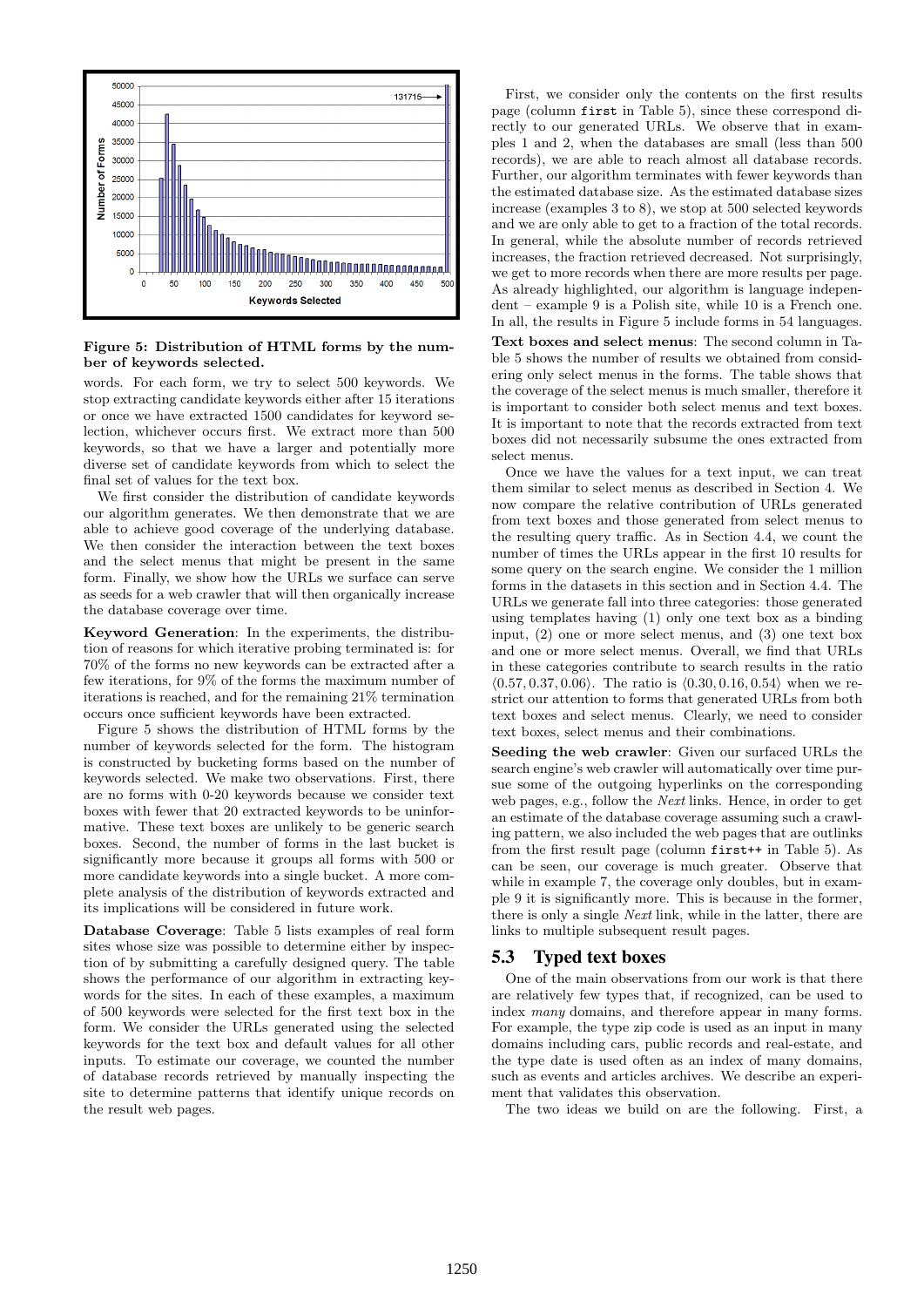Table 5: Examples of HTML forms with text boxes comparing the the actual size of the database (number of records) against the number of URLs generated and the number of records retrieved: (first) on the first results page when using only the text box, (select) on the first page using only select menus, and  $(first++)$ on the first page and the pages that have links from it when using only the text box,

|        | $\frac{1}{2}$ and $\frac{1}{2}$ and $\frac{1}{2}$ and $\frac{1}{2}$ and $\frac{1}{2}$ and $\frac{1}{2}$ and $\frac{1}{2}$ and $\frac{1}{2}$ and $\frac{1}{2}$ |           |          |          |                   |        |           |  |  |
|--------|---------------------------------------------------------------------------------------------------------------------------------------------------------------|-----------|----------|----------|-------------------|--------|-----------|--|--|
| No.    | Form URL                                                                                                                                                      | Estimated | Keywords | Results  | Records Retrieved |        |           |  |  |
|        |                                                                                                                                                               | Database  | Selected | Per Page | first             | select | $first++$ |  |  |
|        | http://kbase.gofrugaltech.com/                                                                                                                                | 382       | 169      | 20       | 348               | n.a.   | 381       |  |  |
| ີ<br>4 | http://nsidc.org/data/index.html                                                                                                                              | 506       | 355      | 20       | 475               | 102    | 478       |  |  |
|        | http://www.hhmi.org/news/search.html                                                                                                                          | 1700      | 500      | 25       | 1485              | 320    | 1585      |  |  |
| 4      | http://ww.azom.com/                                                                                                                                           | 4700      | 500      | 10       | 2136              | n.a.   | 3124      |  |  |
| Ð.     | https://secure.financeweek.co.uk/cgi-bin/iadmin.cgi?page=68                                                                                                   | 5000      | 500      | 50       | 4118              | 1316   | 4118      |  |  |
| 6      | http://www.angis.org.au/Databases/BIRX/                                                                                                                       | 18200     | 500      | 100      | 5315              | n.a.   | n.a.      |  |  |
|        | $http://english.id.com.cn/databank.argv$                                                                                                                      | 21200     | 500      | 10       | 2661              | 306    | 4697      |  |  |
| 8      | http://federalgovernmentjobs.us/                                                                                                                              | 60300     | 500      | 10       | 3096              | n.a.   | 12127     |  |  |
| 9      | http://praca.gratka.pl/                                                                                                                                       | 15800     | 500      | 20       | 4012              | 290    | 11043     |  |  |
| 10     | http://www.rhdsc.gc.ca/fr/ministeriel/recherche/index.shtml                                                                                                   | 21800     | 500      | 200      | 13324             | 724    | 19332     |  |  |

Table 6: Detecting Input Type: Each entry records the results of applying a particular type recognizer (rows, e.g., city-us, date) on inputs whose names match different patterns (columns, e.g., \*city\*, \*date\*). \* includes inputs that do not match any of the patterns. Likewise, the row not recognized includes inputs that are not recognized by any of the identifiers.

|                  | *city* | *date* | *price* | *zip* | $\ast$ |
|------------------|--------|--------|---------|-------|--------|
| $city\text{-}us$ | 60     | 6      | 4       | 14    | 113    |
| date             | 3      | 46     | 12      |       |        |
| $price - small$  | 3      | 6      | 40      |       | 18     |
| $price$ -large   | 2      | 8      | 34      |       | 12     |
| $zip-us$         | 4      | 2      | 13      | 136   | 3      |
| generic          | 8      |        | 2       | 3     | 392    |
| not recognized   | 92     | 295    | 369     | 111   | 300    |
| total            | 172    | 363    | 475     | 276   | 845    |

typed text box will produce reasonable result pages only with type-appropriate values. We use this to set up informativeness tests using known values for popular types. We consider finite and continuous types. For finite types, e.g., zip codes and state abbreviations in the US, we can test for informativeness using a sampling of the known values. For continuous types, we can test using sets of uniformly distributed values corresponding to different orders of magnitude. Second, popular types in forms can be associated with distinctive input names. We can use such a list of input names, either manually provided or learned over time (e.g., as in [6]), to select candidate inputs to apply our informativeness tests on. We conducted the following experiment with four types: US zip codes, US city names, prices and dates. For price, we consider two sub-types, price-small (0 - 5,000) and price-large (50,000 - 500,000), with the former targeting product sites and the latter real-estate sites. We consider a dataset of about 1400 forms chosen randomly such that there are at least 200 forms each with a text box whose name matches the pattern \*city\*, \*date\*, \*price\*, and \*zip\*. For each of these forms we consider the first text box and other text boxes whose name match any of the mentioned patterns. On each of the selected inputs, we perform the informativeness tests for all fives types as well as the informativeness test for a generic text box (using the seed keywords picked from the form page).

Table 6 shows our results. The type recognized for an input is the one that has the highest distinctness fraction.

However, none of the types are deemed recognized if the best distinctness fraction is lesser than 0.3. The row not recognized indicates that the text boxes that were not recognized with any of the types.

The table shows that when we exclude not recognized, we find that the vast majority of type recognitions are correct. We make the following observations. First, some \*price\* inputs get recognized by zip-us. This is not surprising, since zip code values being integers are valid entries for price. Second, some \*zip\* inputs get recognized by city-us and some \*city\* inputs get recognized by zip-us. On closer inspection, these inputs turn out to be ones that accept either city names or zip codes for location information. Third, a number of  $*$  inputs get recognized by *city-us*. This turns out to be the case because these inputs are generic search boxes and city names turn out are after all English words that seem work well for those sites. Fourth, \*date\* inputs are particularly hard to recognize, since there are multiple possible date formats, and since we used only one date format (mm/dd/yy) we do not recognize as many inputs. Experimenting with multiple candidate formats is likely to improve performance. Lastly, we found that the informativeness test can be used to identify input names associated with specific types, e.g., the  $3 *$  inputs recognized by  $zip-us$  have the name postalcode.

Our results indicate that text box types can be recognized with high precision. We also found that, of all the English forms in our web index that are believed to be hosted in the US, as many as 6.7% have inputs that match the patterns we mention. This leads us to believe that a degree of typespecific modeling can play an important role in expanding Deep-Web coverage. Recent work on understanding forms, e.g., [8, 19, 17], can potentially be leveraged to identify candidate inputs for domain specific types that can then be verified using the informativeness test.

## 6. RELATED WORK

As noted earlier, in specific domains we can use data integration techniques to create vertical search engines. We implement such an engine by constructing semantic mappings from a mediated form to collections of forms with a specific domain. Structured queries are routed from the mediated form to the relevant sources forms. Recent work has focused on easing the process of building and maintaining vertical search engines by automatically identifying similar form inputs and selecting the best mediated form, e.g., [8, 19, 17]. The difficulty in pre-defining all possible domains